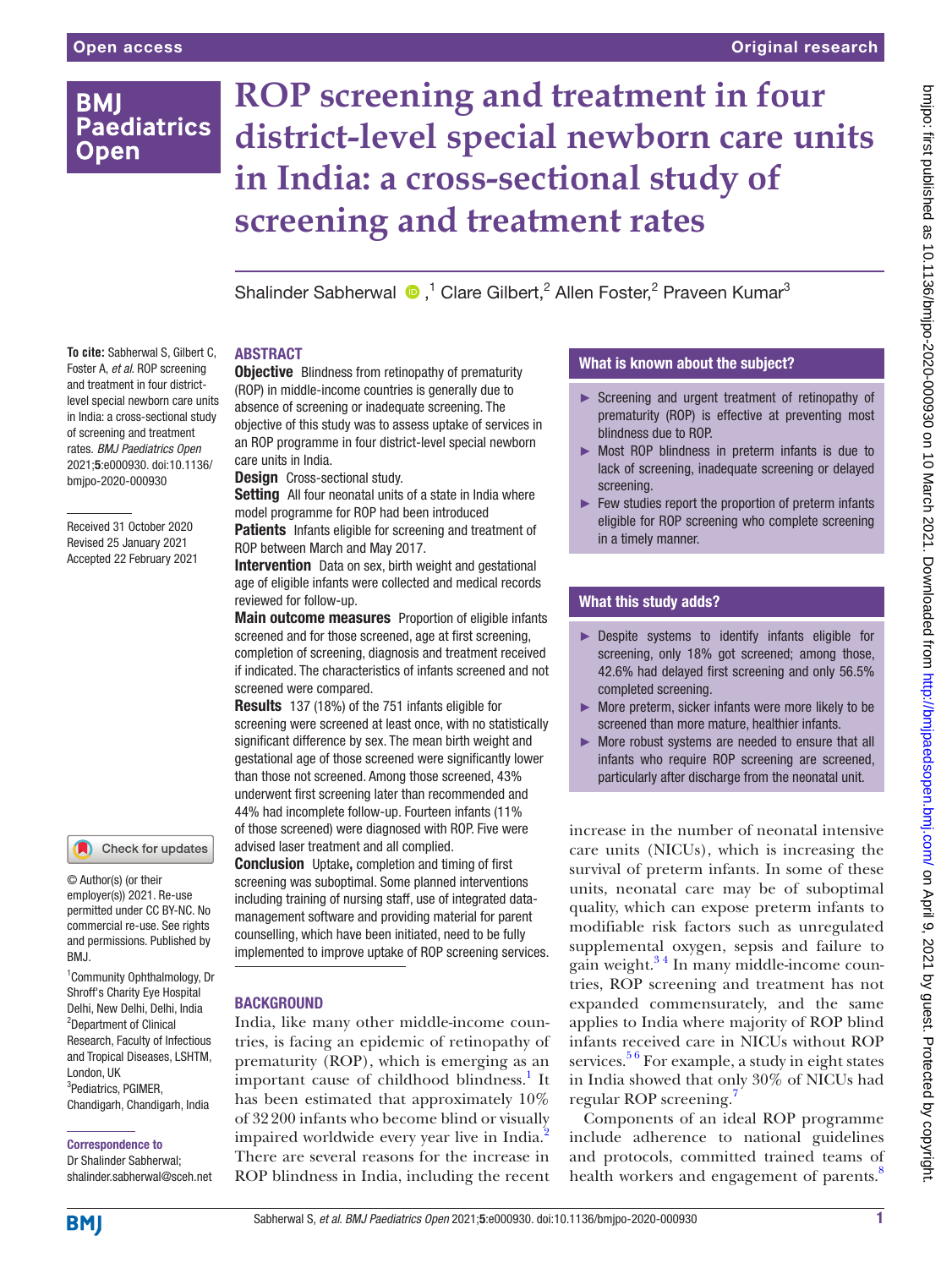In India, the Ministry of Health and Family Welfare's Rashtriya Bal Swasthya Karakram programme for child health has drawn up screening criteria, which take account of the fact that in India larger and more mature babies develop ROP requiring treatment,<sup>910</sup> up to 20% of whom would not have been screened if American criteria were followed.<sup>11</sup> The current recommendations are that preterm infants or infants without known gestational age (GA) and with a birth weight (BW) up to 2000g should be screened.<sup>12</sup> Natural history of ROP requires the first screening to be at an appropriate interval after birth, according to national guidelines; in India, the recommendation is by chronological age of 30 days regardless of GA.<sup>[12](#page-6-0)</sup> This decision was made for three main reasons; first, except for a very small numbers the majority of these preterm infants develop ROP by  $4-5$  weeks, $13$  second, it is easy for service providers and parents to understand and remember, and third, postmenstrual age cannot be used as GA is often unreliable. For a programme to be effective, it is important that all eligible infants are screened at the right time, which includes those who have been discharged or referred to a different unit, $^{13}$  as failure to screen, or inadequate screening are important reasons why infants become blind from ROP despite a programme being in place.<sup>6 14</sup>

A recent programme, launched by the Ministry of Health in 2013, sought to address this, by building capacity in the government health system for ROP screening and treatment, focusing on infants admitted to special newborn care units (SNCUs) which now number more than 800 across the country.<sup>[7](#page-5-2)</sup> The programme, which ended in June 2019, was supported by the UK's Queen Elizabeth Diamond Jubilee Trust (the Trust) and was managed by Indian Institute of Public Health Hyderabad. In this programme, infants admitted to 20 SNCUs in 4 states who met the eligibility criteria recommended in the national ROP guidelines<sup>12</sup> were screened in the SNCU, and discharged infants were asked to return to the same hospital for further screening, if indicated. In this study, four SNCUs in one of the four states were visited 4months after initiation of the programme and data of the first 3months were included. In three SNCUs, screening was performed by an ophthalmologist working in another hospital in the district who visited on a designated day and time of the week. In the other SNCU, the ophthalmologist worked in the same hospital and was called to screen when required. Details of all infants admitted in SNCUs are recorded in a separate register which is completed by the senior nurse in-charge on duty. A high proportion (more than 90%) of SNCUs in the state also have a dedicated database with a data entry person. The data entered in the register and database includes date of admission, date of birth, BW, GA, diagnoses and date of discharge. However, no data on ROP screening or treatment are entered into the admissions register nor the database.

The overall purpose of this study was to undertake an early evaluation of the Trust supported ROP programme

in one of the four states. The objectives were to assess the uptake of ROP screening and treatment among eligible infants where this was indicated, and to compare the characteristics of infants who were or were not screened. Results on the availability of equipment, and practices and attitudes regarding oxygen monitoring have already been published.<sup>[15](#page-6-2)</sup>

## MATERIALS AND METHODS

The state selected for the study reflects the demographic profile of India $16$  with an infant mortality rate within 'atrisk' level for an impending ROP epidemic.<sup>17</sup> All four SNCUs, which were randomly coded A, B, C and D to maintain confidentiality, were visited by the primary investigator (SS). In each SNCU, permission was sought before collecting data. A designated ROP nurse in each SNCU with responsibilities for managing the programme including documenting the findings of screening in a separate register ('ROP register') and patient general nursing records, assisted in data collection.

Data for this cross-sectional study were collected for the months of March, April and May 2017. To identify the number of infants eligible for screening, data were extracted from the SNCU database (one unit) or from the admissions register (three units). Data for BW and GA were collected for all babies eligible for screening and comparisons were made between those screened and not screened. For all eligible babies, data on screening were extracted from records maintained by the ROP nurse for inpatient and outpatient screening (all units). Data on outpatient screening was also being maintained at SNCU A by the screening ophthalmologists. The following data were extracted, whether the infant had been screened at all, and if so, then at the first and each subsequent screening episode: the date of screening and the medical management decision, including the need for treatment, and whether this was adhered to.

### **Definitions**

Eligibility for screening was defined according to the Indian national guidelines, that is, BW ≤2000g or GA <34 weeks, or GA between 34 and 36 weeks if exposed to factors such as prolonged supplemental oxygen, respiratory distress syndrome or blood transfusions.<sup>12</sup> An infant was designated as 'screened' if they were screened even once. Screening was considered complete if the last follow-up visit had been attended or if an infant had missed only one follow-up visit. Follow-up was considered incomplete if more than one screening follow-up visit had been missed. Compliance with treatment was also recorded.

#### Patient and public involvement

It was not appropriate or possible to involve patients or the public in the design, conduct, reporting or dissemination plans of our research. Uptake was derived from the previous 3months records. Results would be disseminated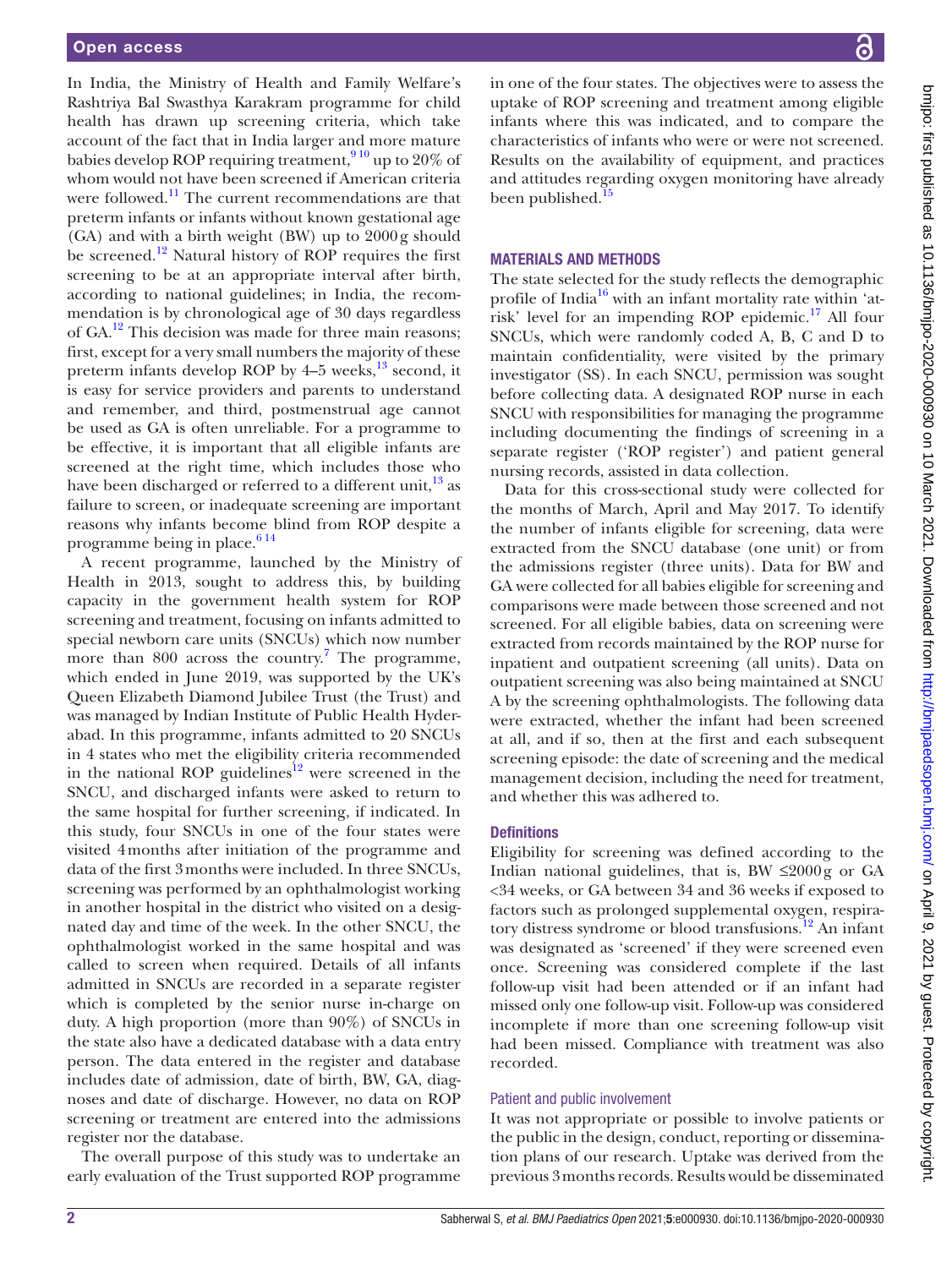Open access

<span id="page-2-0"></span>

| SNCU | <b>Table 1</b> Proportion of eligible infants screened by sex and |
|------|-------------------------------------------------------------------|
|      |                                                                   |

| <b>Sex and SNCU</b> | <b>Total eligible</b> | Infants screened at<br>least once, $n$ $\left(\% \right)$ |
|---------------------|-----------------------|-----------------------------------------------------------|
| $Sex*$              |                       |                                                           |
| Male                | 399                   | 77 (19)                                                   |
| Female              | 351                   | 60 (17)                                                   |
| <b>SNCU</b>         |                       |                                                           |
| <b>SNCU A</b>       | 150                   | 23(15)                                                    |
| <b>SNCUB</b>        | 198                   | 36(18)                                                    |
| <b>SNCU C</b>       | 249                   | 58 (23)                                                   |
| SNCU D              | 154                   | 20 (13)                                                   |
| <b>Total</b>        | 751                   | 137(18)                                                   |

\*One infant was of indeterminate sex.

SNCU, special newborn care unit.

to the public indirectly through the learnings incorporated in the information and education material

#### Data analysis

Data were analysed using R software, V.3.6. Analysis included calculation of means and SD and proportions with CIs. Tests for comparisons included the t-test for unpaired data,  $\chi^2$  tests and analysis of variance.

Authors adhered to the Strengthening the Reporting of Observational Studies in Epidemiology cross-sectional reporting guidelines.<sup>[18](#page-6-5)</sup>

#### **RESULTS**

Seven hundred and fifty-one infants were eligible for screening, these included 33 infants more than 37 weeks GA but BW <2000g. 53% of eligible infants were male. Their mean BW was 1792.6 (SD 473.5, range 500–3750)g and their mean GA was 33.5 (SD 2.7 range 24–39) weeks. A total of 137 (18%) of the 751 infants were screened at least once, with no statistically significant difference by sex or SNCU ([table](#page-2-0) 1).

Data for BW were missing for 1 screened and 6 nonscreened infants and the same for GA was missing for 2 screened and 13 non-screened infants. The mean BW of those screened was 1608.0g (SD, 392.0) and those not screened was 1833.6g (SD, 484.4); mean GA of those screened was 32.9 weeks (SD, 3.1) and those not screened was 33.6 weeks (SD, 2.6). Both BW and GA were significantly lower for those screened (p<0.001 for BW and p<0.05 for GA). 243 eligible neonates had a very low  $BW$  ( $\langle 1500g \rangle$ ). A significantly higher proportion of these infants (25%) were screened than those with a BW of more than  $1500\,\text{g}$  (15%, p=<0.001).

Information on age at first screening was missing for 8 of the 137 infants screened at least once. The mean age at first screening overall was  $30.3$  (range  $1-60$ ) days, with no differences by sex or SNCU ([table](#page-3-0) 2). Forty-three per

cent of infants underwent first screening after the recommended chronological age of 30 days.

Among the 137 neonates screened, the follow-up data were missing for five infants and one infant who did not survive was excluded [\(table](#page-3-1) 3). Among the 131 infants with follow-up data, 57 (43%) had incomplete follow-up. A higher proportion of female than male infants had incomplete follow-up but the difference was not statistically significant (p=0.19), and the differences in rates of incomplete follow-up between SNCUs was also not statistically significant.

Nine of the 137 infants were advised repeat screening because the retinal vessels were reported as being immature at the first examination with immature retinal vessels. Only one of these infants had complete the follow-up (rest were part of 57 incomplete follow-up). The overall screening and outcomes are depicted in [figure](#page-4-0) 1.

Fourteen infants (11% of those screened) were diagnosed with ROP [\(figure](#page-4-0) 1, [table](#page-5-7) 4), one of whom did not survive. Five developed signs of type 1 ROP, $^{19}$  three in SNCU A and two in SNCU B. All were advised peripheral retinal laser ablation and all received treatment . Among the eight surviving infants with less severe ROP, six had complete follow-up and did not require treatment and two had incomplete follow-up [\(table](#page-5-7) 4).

The mean GA of the treated infants was 29.2 (range 28–32 weeks) and the mean BW was 1231 (range 930–1800)g [\(table](#page-5-7) 4). None fell outside the Indian BW screening criteria.

#### **DISCUSSION**

Our study was designed as an assessment of the Trust's ROP programme, after early interventions in four SNCUs in rural districts of one of the states in India.While some of the interventions planned in the programme, such as having a trained ROP nurse had been fully implemented, other interventions, including training of other nursing staff, use of dedicated software for data management and providing materials for parent counselling and education in the local language, had been initiated but were not fully implemented at the time of this study.

In our study, there was poor uptake of any screening among eligible infants, as more than 80% were not screened at all. Similar findings have been reported in other studies in India, in which less than 40% of eligible babies were screened.<sup>20 21</sup> In comparison, most studies from high-income countries report screening compliance to be at least 80%, with most reporting rates in the range of 90%–95%.<sup>22–24</sup>

More than 40% of infants who were screened once and who required further screening did not complete the recommended number of visits. This attrition is much higher than in a study in rural southern India, which also identified failure to complete all screening as a major challenge, with failure to return for screening after infants were discharged from the unit being the main reason.<sup>19</sup> Similar findings were reported in two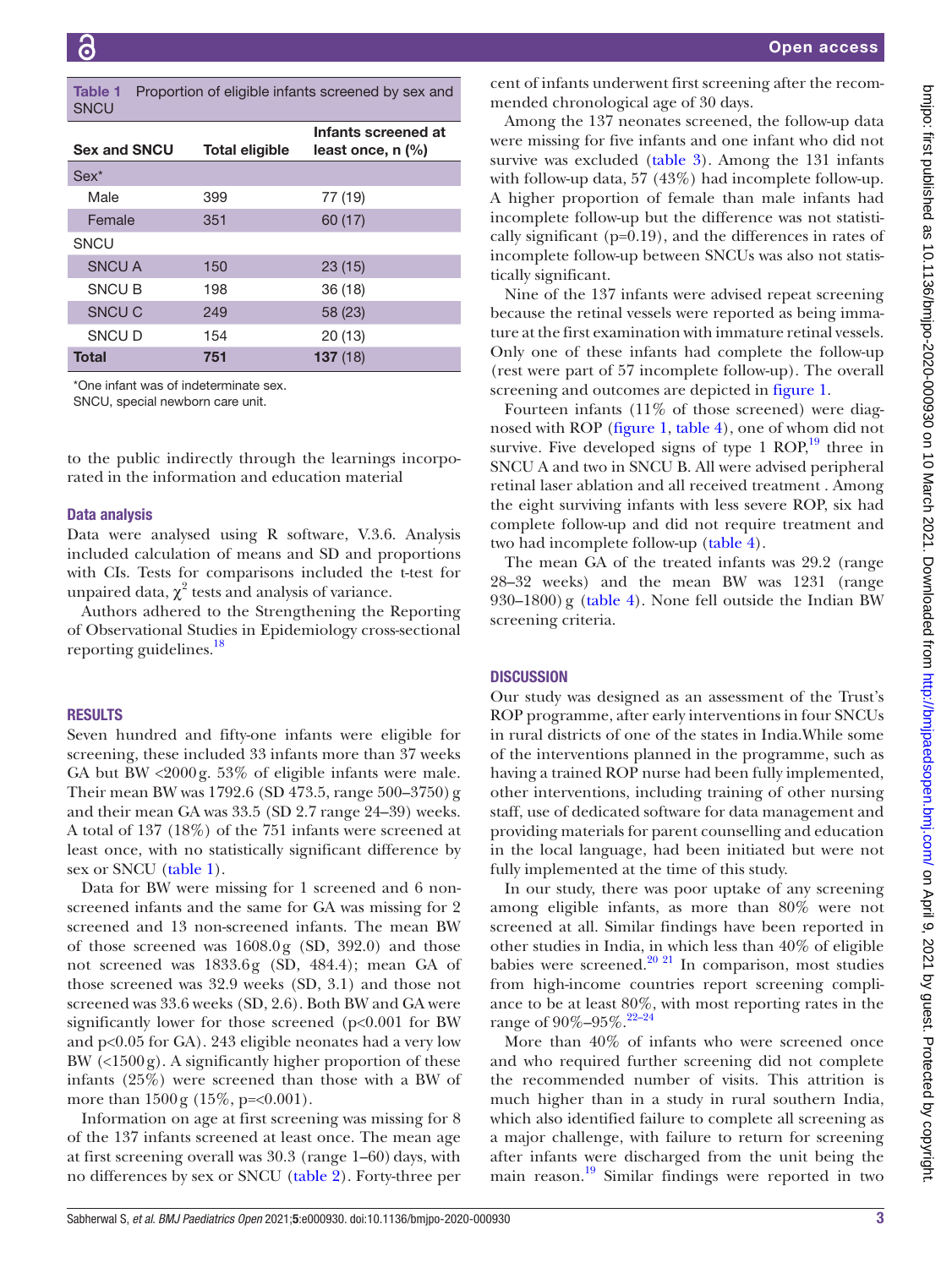<span id="page-3-0"></span>

| Mean age of infants (in days) at first screening in each of four special newborn care units (SNCU)<br>Table 2 |             |           |             |           |              |           |
|---------------------------------------------------------------------------------------------------------------|-------------|-----------|-------------|-----------|--------------|-----------|
|                                                                                                               | <b>Male</b> |           | Female      |           | Total        |           |
| <b>SNCU</b>                                                                                                   | No screened | Mean days | No screened | Mean days | Nor screened | Mean days |
| <b>SNCU A</b>                                                                                                 | 6           | 26.3      | 15          | 25.1      | 21           | 25.4      |
| <b>SNCUB</b>                                                                                                  | 22          | 31.1      | 14          | 32.1      | 36           | 31.5      |
| SNCU C                                                                                                        | 35          | 30.0      | 21          | 32.2      | 56           | 30.8      |
| <b>SNCUD</b>                                                                                                  | 11          | 35.7      | 5           | 25.0      | 16           | 32.4      |
| Total                                                                                                         | 74          | 30.9      | 55          | 29.6      | 129          | 30.3      |

studies, from Brazil and Argentina,  $25\,26$  where incomplete follow-up accounted for around half of screening failures.

A limitation of our study is that data were not collected on whether the infants had been discharged from the neonatal unit, or whether they had died or were transferred to another unit before the first screening was due. In addition, parents of infants not screened were not contacted as the ROP nurses reported that the contact details in the medical records were often either absent or incorrect. These factors mean that we can only speculate why screening rates were so low.

In our study, dedicated ROP nurses had been trained, as shown effective previously,  $27$  with designated work of identification of infants eligible for screening, making preparations for screening including dilating the infants, maintaining records and counselling the parents. However, systems were not in place to identify and document infants eligible for screening. Lists were not being created systematically, the need for screening was not documented in the admissions register, and contact details were unreliable. A first step to improve the proportion of eligible infants who are screened, is to draw the attention of neonatologists and ophthalmologists involved in providing ROP screening to the fact that low access to screening can be a problem. Systems need to be put in place to ensure that all preterm babies eligible for screening are identified on admission to the neonatal unit, with clearly defined roles and responsibilities. This should include documenting and compiling lists of babies to be screened, and communicating this to parents and screening ophthalmologists. Ideally electronic systems should be used, but if these are not

available, a diary-based system can be used, where the name and contact details are entered on the date for the first or subsequent screening. A separate paper register can be used to track attendance, or this can be done using readily available software such as Excel. Training neonatologists, neonatal nurses and ophthalmologists should include these important aspects of service delivery. Community health workers,<sup>[28](#page-6-11)</sup> who focus on maternal and child health, could also be involved in ensuring screening after discharge.

In our study, the mean GA and BW of eligible infants were high, a high proportion of these infants were likely to have been discharged before 30 days. This is even more likely in overcrowded units, as if often the case in low-resource settings, where less preterm or sick infants are often discharged early. An effective way to increase the proportion of eligible infants who are screened, is to screen before discharge, even if this is a bit early. This identifies babies with mature retinal vessels who do not need further screening, and importantly, increases awareness among parents who comply better with follow-up thereafter, as previously demonstrated in India.[21](#page-6-12) Indeed, in our study, over half of the infants who were screened once went on to complete all subsequent screening.

In our study first screening was beyond 30 days in 40% of infants. A delay in the first screening has also been high-lighted as a problem in some high-income countries.<sup>[22 29](#page-6-8)</sup> The implication of late screening is that the disease may progress beyond type 1 ROP before screening, particularly in the presence of aggressive posterior ROP, which is a frequent occurrence in India.<sup>30</sup>

<span id="page-3-1"></span>

| Proportion of screened infants with completed follow-up<br>Table 3 |                                                |                                 |                                               |                          |                                        |         |
|--------------------------------------------------------------------|------------------------------------------------|---------------------------------|-----------------------------------------------|--------------------------|----------------------------------------|---------|
|                                                                    | <b>Screened infants with</b><br>follow-up data | <b>Male</b>                     |                                               | <b>Female</b>            | <b>Total completed</b><br>follow-up    |         |
| <b>SNCU</b>                                                        | N                                              | <b>Total</b><br><b>Screened</b> | <b>Completed</b><br>follow-up, $n\frac{6}{6}$ | Total<br><b>Screened</b> | <b>Completed</b><br>follow-up, $n$ (%) | N(%)    |
| <b>SNCU A</b>                                                      | 19                                             | 5                               | 4(80)                                         | 14                       | 8(57)                                  | 12(63)  |
| <b>SNCUB</b>                                                       | 35                                             | 21                              | 16 (76)                                       | 14                       | 9(64)                                  | 25(71)  |
| SNCU C                                                             | 57                                             | 35                              | 17 (49)                                       | 22                       | 10(45)                                 | 27(47)  |
| SNCU D                                                             | 20                                             | 13                              | 9(69)                                         |                          | 1(14)                                  | 10(50)  |
| <b>Total</b>                                                       | 131                                            | 74                              | 46 (62)                                       | 57                       | 28(49)                                 | 74 (57) |

SNCU, special newborn care unit.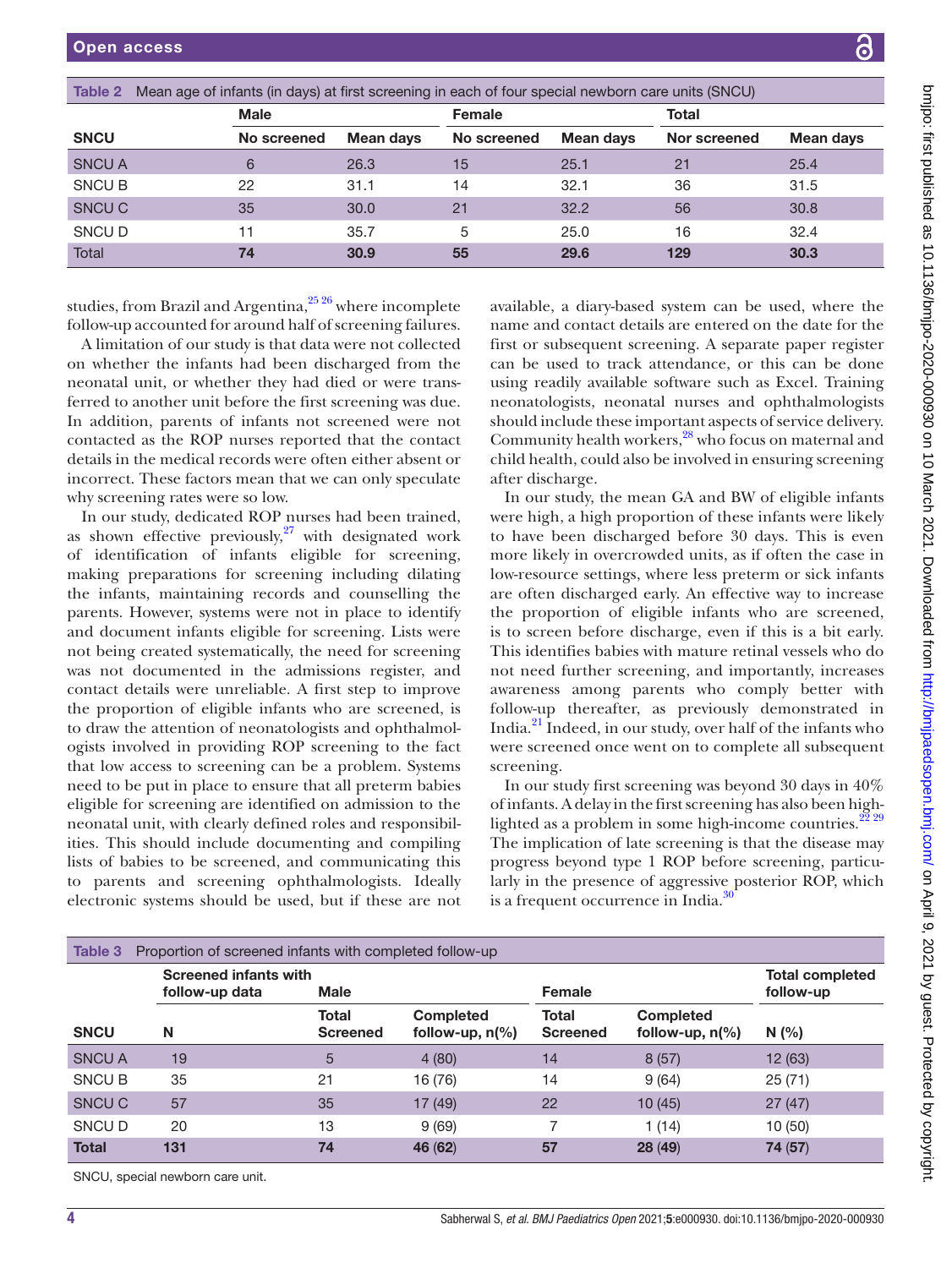

<span id="page-4-0"></span>Figure 1 Flow diagram of screening coverage and outcomes. ROP, retinopathy of prematurity.

In our study, the GA and BW were significantly higher among infants not screened than those who were, which differs from two other studies, one in Argentina and the other in the UK, in which smaller, more premature babies were less likely to have been screened.<sup>[22 27](#page-6-8)</sup> Our finding has several possible explanations, one being that more preterm, sicker infants had a longer inpatient stay and were still inpatients at 30 days. Other explanations are that neonatal staff and/or parents may not have been convinced of the need for screening more mature, healthier babies. Although the staff was interviewed regarding oxygen practices,<sup>15</sup> the attitudes of staff regarding screening and of parents not reporting for screening, was not captured in this study. Sicker and more preterm infants may have been transferred to another more advanced unit before the data of first screening as these SNCUs are level II NICUs.<sup>31</sup> Transfer to another neonatal unit is an important reason for failure to screening in high income countries. $32$  However, data for transfer were not recorded in the SNCU or with the ROP nurse.

Any ROP was detected in approximately 10% of the infants screened in this study. This is less than the 20%–40% reported in other Indian studies. However, most of these studies were conducted either in a tertiary level centre<sup>[33](#page-6-16)</sup> or level III NICUs<sup>34 35</sup> unlike the SNCUs in the present study, which are level II. As only very few of the eligible infants were screened in the study SNCUs, this incidence may not be truly representative of SNCU population. In our study, all preterm infants requiring treatment received treatment.

Although establishing ROP screening in district level SNCUs is an important first step, challenges such as inadequate uptake of screening, delayed first screening and incomplete follow-up were detected in our study SNCUs. We recommend that fields for ROP along with accurate contact details be included in the neonatal database which is used in many units in India, as this would provide a mechanism for identifying eligible babies and monitoring the uptake of screening among those who survive to 30 days. Robust systems and interventions are also required to ensure that all surviving eligible infants access screening in a timely manner. A further study, including interview of parents of infants who do not report for screening, is required in a large number of SNCUs to explore reasons for screening failures, that could lead to targeted interventions to increase uptake.

Acknowledgements Professor GVS Murthy, Director, Public Health Foundation of India, Dr Rajan Shukla, Associate professor, IIPH and the team at IIPH, Hyderabad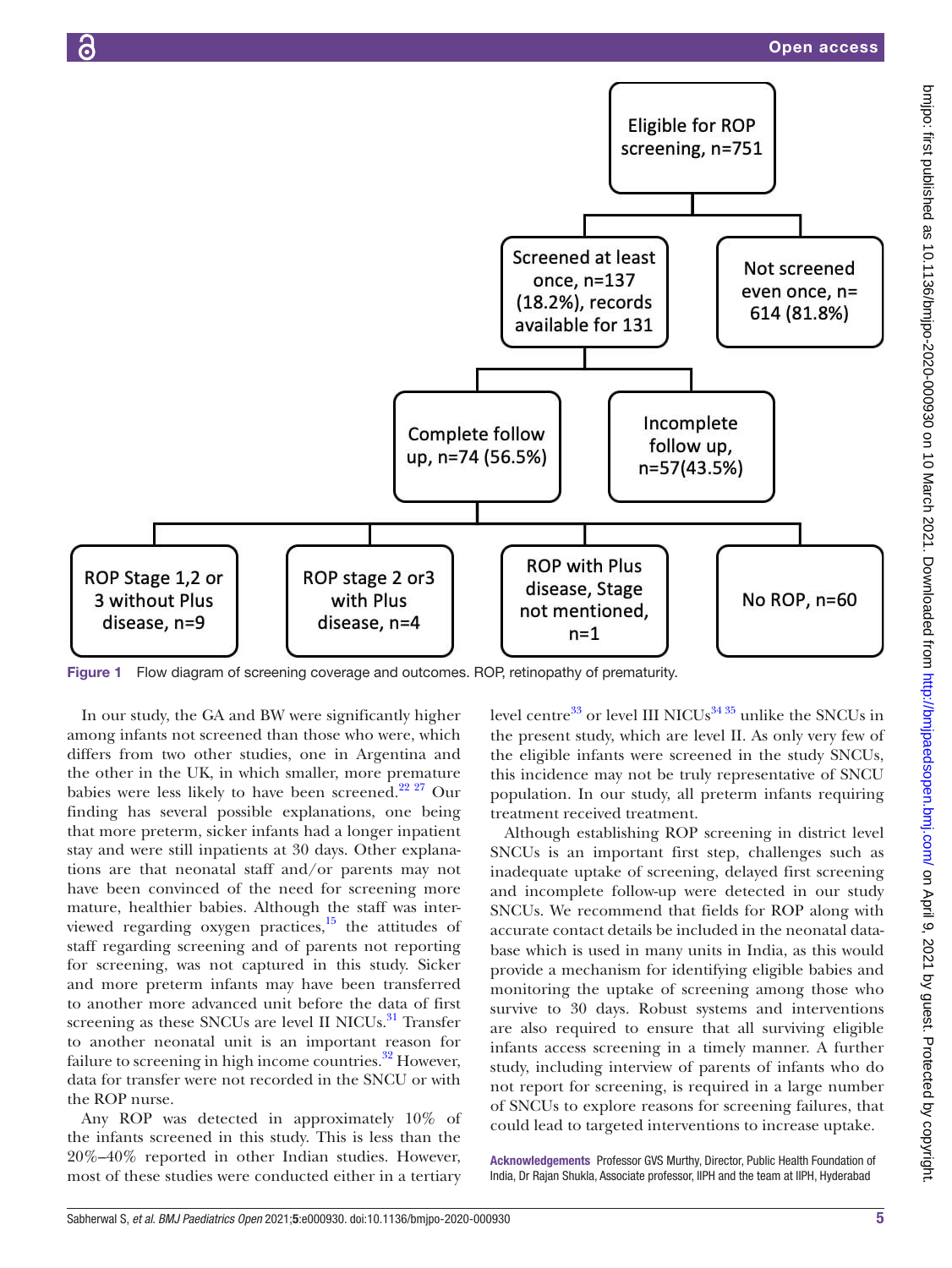<span id="page-5-7"></span>

| Characteristics of infants diagnosed with ROP and compliance with treatment and follow-up<br>Table 4 |                        |            |                |                     |                         |
|------------------------------------------------------------------------------------------------------|------------------------|------------|----------------|---------------------|-------------------------|
| <b>Birth weight</b>                                                                                  | <b>Gestational age</b> | <b>Sex</b> | <b>SNCU</b>    | Stage/plus disease* | <b>Treatment</b>        |
| Type 1 ROP                                                                                           |                        |            |                |                     |                         |
| 930                                                                                                  | 28                     | F          | A              | Stage 3 with plus   | Laser                   |
| 1065                                                                                                 | 28                     | F          | $\overline{A}$ | Stage 3 with plus   | Laser                   |
| 1260                                                                                                 | 30                     | M          | A              | Stage 2 with plus   | Laser                   |
| 1800                                                                                                 | 32                     | M          | B              | Stage 3 with plus   | Laser                   |
| 1100                                                                                                 | 28                     | M          | B              | Plust               | Laser                   |
| Less severe ROP                                                                                      |                        |            |                |                     | <b>Follow-up Status</b> |
| 1100                                                                                                 | 28                     | M          | B              | Preplus†            | <b>Died</b>             |
| 1020                                                                                                 | 32                     | F          | $\overline{A}$ | Stage 2             | Incomplete              |
| 1600                                                                                                 | 34                     | F          | D              | Stage 1             | Incomplete              |
| 920                                                                                                  | 28                     | M          | $\overline{A}$ | Stage 2             | Complete                |
| 1800                                                                                                 | 30                     | F          | A              | Stage 2             | Complete                |
| 1100                                                                                                 | 28                     | M          | B              | Stage 3             | Complete                |
| 1400                                                                                                 | 30                     | M          | C              | Stage 2             | Complete                |
| 1700                                                                                                 | 38                     | M          | C              | Stage 2             | Complete                |
| 1600                                                                                                 | 32                     | F          | D              | Stage 2             | Complete                |

\*No data on zone for any infant.

†No data on stage or zone.

ROP, retinopathy of prematurity; SNCU, special newborn care unit.

for the support during this study. Mr Atanu Majumdar for support during data analysis. Dr Hemant Sinha for support with logistics. Hooper Scholarship and LSHTM Trust Fund for support for travel and lodging.

Contributors SS: conceptualised and designed the study, designed the data collection instruments, collected data, carried out the initial analyses, drafted the initial manuscript and revisedthe manuscript; CG: conceptualised and designed the study, supervised the designing of data collection instrument and critically reviewed the manuscript for important intellectual content; AF: supervised the designing of the study and critically reviewed the manuscript for important intellectual content; PK: provided the inputs of the ongoing programme, provided intellectual content regarding neonatal care, supervised finalising the data collection instrument and reviewed the manuscript. All authors approved the final manuscript as submitted and agree to be accountable for all aspects of the work.

Funding The authors have not declared a specific grant for this research from any funding agency in the public, commercial or not-for-profit sectors.

Competing interests SS was involved in planning, conduct, reporting, conception and design, acquisition of data, analysis, interpretation and writing of the manuscript. CG was involved in planning, conception and design, interpretation of data and reviewing the manuscript. AF was involved in planning, concept and design and reviewing the manuscript and PK was involved in planning and reviewing the manuscript.

Patient and public involvement Patients and/or the public were not involved in the design, or conduct, or reporting, or dissemination plans of this research.

#### Patient consent for publication Not required.

Ethics approval The study was approved by the London School of Hygiene & Tropical Medicine ethics committee and local ethical approval was obtained from the Institutional Ethics Committee, Indian Institute of Public Health, Hyderabad. Permission was also sought from the State National Health Mission (NHM).

Provenance and peer review Not commissioned; externally peer reviewed.

Data availability statement Data are available in a public, open access repository. Primary data of the infants eligible for screening in all 4 study SNCUs is available in data repository figshare.comIt can be accessed at [https://figshare.com/](https://figshare.com/articles/dataset/ROP_DATA_xlsx/13012574/1sabherwal) [articles/dataset/ROP\\_DATA\\_xlsx/13012574/1sabherwal](https://figshare.com/articles/dataset/ROP_DATA_xlsx/13012574/1sabherwal), shalinder (2020): ROP DATA.xlsx. figshare. Dataset. [https://doi.org/10.6084/m9.figshare.13012574.v1.](https://doi.org/10.6084/m9.figshare.13012574.v1)

Open access This is an open access article distributed in accordance with the Creative Commons Attribution Non Commercial (CC BY-NC 4.0) license, which

permits others to distribute, remix, adapt, build upon this work non-commercially, and license their derivative works on different terms, provided the original work is properly cited, appropriate credit is given, any changes made indicated, and the use is non-commercial. See:<http://creativecommons.org/licenses/by-nc/4.0/>.

#### ORCID iD

Shalinder Sabherwal <http://orcid.org/0000-0001-7687-0748>

#### **REFERENCES**

- 1 Gilbert C, Rahi J, Eckstein M, *et al*. Retinopathy of prematurity in middle-income countries. *[Lancet](http://dx.doi.org/10.1016/S0140-6736(97)01107-0)* 1997;350:12–14.
- 2 Blencowe H, Moxon S, Gilbert C. Update on blindness due to retinopathy of prematurity globally and in India. *[Indian Pediatr](http://www.ncbi.nlm.nih.gov/pubmed/27915313)* 2016;53 Suppl 2:S89–92.
- <span id="page-5-0"></span>3 Kalyan G, Moxon S. The role of neonatal nurses in the prevention of retinopathy of prematurity. *[Indian Pediatr](http://www.ncbi.nlm.nih.gov/pubmed/27915323)* 2016;53 Suppl 2:S143–50.
- 4 Neogi SB, Khanna R, Chauhan M, *et al*. Inpatient care of small and sick newborns in healthcare facilities. *[J Perinatol](http://dx.doi.org/10.1038/jp.2016.186)* 2016;36:S18–23.
- <span id="page-5-1"></span>5 Azad R, Chandra P, Gangwe A, *et al*. Lack of screening underlies most Stage-5 retinopathy of prematurity among cases presenting to a tertiary eye center in India. *[Indian Pediatr](http://www.ncbi.nlm.nih.gov/pubmed/27915316)* 2016;53 Suppl 2:S103–6.
- <span id="page-5-6"></span>6 Kulkarni S, Gilbert C, Zuurmond M, *et al*. Blinding retinopathy of prematurity in Western India: characteristics of children, reasons for late presentation and impact on families. *[Indian Pediatr](http://dx.doi.org/10.1007/s13312-018-1355-8)* 2018;55:665–70.
- <span id="page-5-2"></span>7 Gudlavalleti VS, Shukla R, Batchu T, *et al*. Public health system integration of avoidable blindness screening and management, India. *[Bull World Health Organ](http://dx.doi.org/10.2471/BLT.18.212167)* 2018;96:705–15.
- <span id="page-5-3"></span>8 Darlow BA, Gilbert CE, Quiroga AM. Setting up and improving retinopathy of prematurity programs: interaction of neonatology, nursing, and ophthalmology. *[Clin Perinatol](http://dx.doi.org/10.1016/j.clp.2013.02.006)* 2013;40:215–27.
- <span id="page-5-4"></span>9 Shah PK, Narendran V, Kalpana N, *et al*. Severe retinopathy of prematurity in big babies in India: history repeating itself? *[Indian](http://dx.doi.org/10.1007/s12098-009-0175-1)  [Pediatr](http://dx.doi.org/10.1007/s12098-009-0175-1)* 2009;76:801–4.
- 10 Vinekar A, Dogra MR, Sangtam T, *et al*. Retinopathy of prematurity in Asian Indian babies weighing greater than 1250 grams at birth: ten year data from a tertiary care center in a developing country. *[Indian J](http://dx.doi.org/10.4103/0301-4738.33817)  [Ophthalmol](http://dx.doi.org/10.4103/0301-4738.33817)* 2007;55:331–6.
- <span id="page-5-5"></span>11 Vinekar A, Jayadev C, Mangalesh S, *et al*. Role of tele-medicine in retinopathy of prematurity screening in rural outreach centers in India - a report of 20,214 imaging sessions in the KIDROP program. *[Semin Fetal Neonatal Med](http://dx.doi.org/10.1016/j.siny.2015.05.002)* 2015;20:335–45.